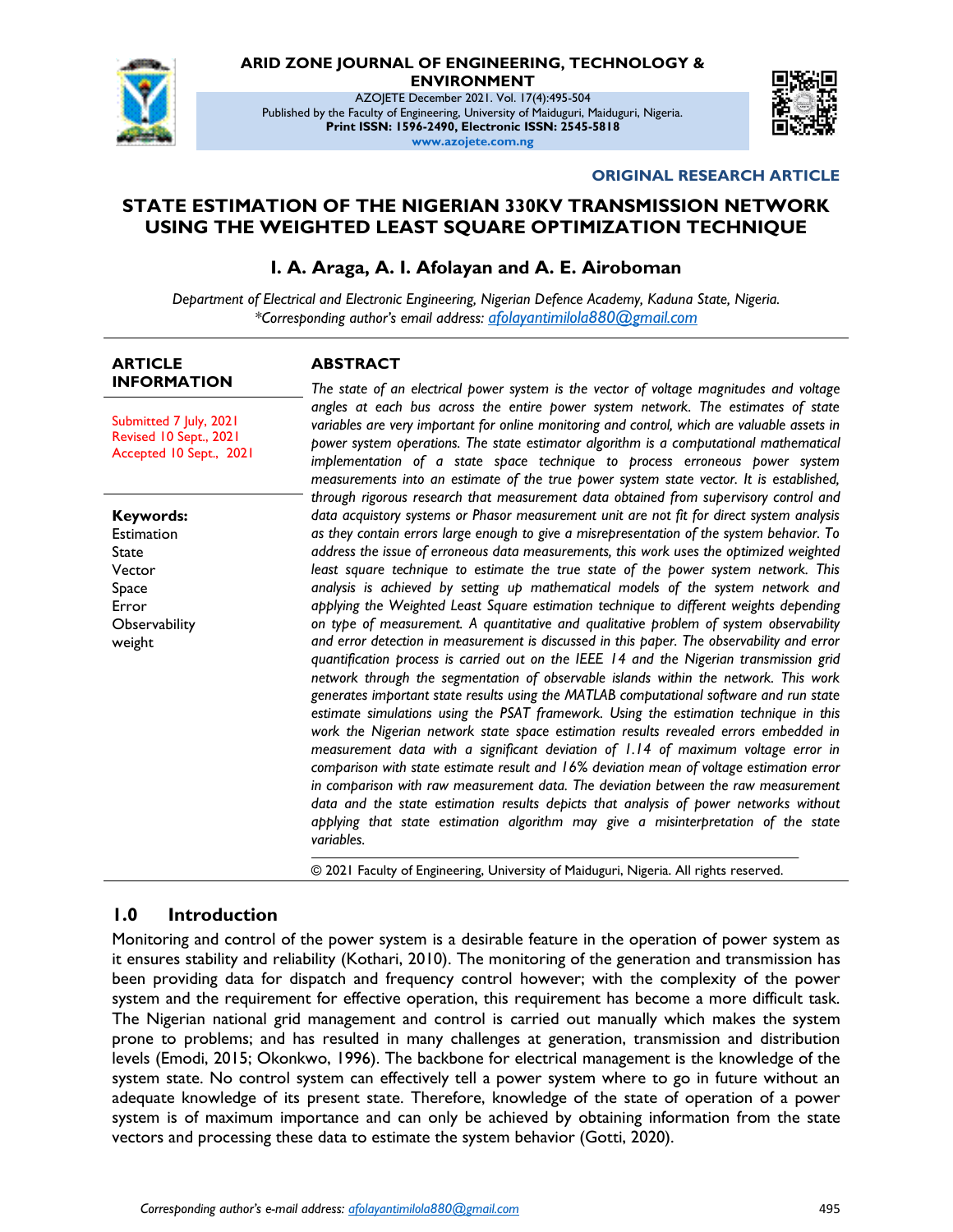# 1.1 **Data Acquisition in Power Systems**

The acquisition of data and data processing for use by the system operator is the fundamental block on which modern power utility control systems are hinged on. A generation of equipment developed to monitor, acquire data, and control functions in the power systems are referred to as the supervisory control and data acquisition (SCADA) systems (Oludele *et al.*, 2016). The SCADA system primary function is to provide a database for the power system which is achieved by real-time base technique.

# **1.2 Present state of data acquisition system in Nigeria**

The transmission company of Nigeria (TCN) attempted to procure and install SCADA systems for the grid however; it has not been very successful. For one, the World Bank financed the procurement of the data acquistory system but could only effectively monitor and retrieve data for just 40% of the entire network (Deloitte, 2021).

It is a fact that system collapse is a regular phenomenon in the Nigerian power system, it is an operational problem. Voltage collapse usually results from the overloading of some injection stations and consequently short circuit faults on transmission and distribution lines. These outages could have been prevented if adequate data were analyzed to predict and control the performance of the system. An analysis of the performance of the Nigerian power system, monitoring, data acquisition and control reveals that the instrumentation level is inadequate for monitoring of the system states for control of the system (Ibe, 2009). For system analysis, the need for sufficient data to predict, investigate disturbances to the possibility of minimizing risk has placed a special responsibility on instrumentation and data acquisition in the power system.

This research paper provides a solution capable of using available data of the transmission state variables to produce an optimal estimate of the static state vector which gives an estimate for unknown parameters lacking measurements. This gives a processed database for monitoring and control decisions in the power system.

# **2.0 Method**

The problem of state estimation is the problem related to the estimate of a random variable **x** from the numerical identity of another related random vector **y** with little statistical information made available for both vectors (Schweppe *et al.,* 1970). The goal of state estimation is to determine the state of the system based on variables been measured, directly or indirectly. In processing errors through state estimation, all measurement errors are assumed to have a statistical property known as a probability distribution with unknown parameters. The joint probability density function for measurements will be derived in relation to the unknown parameters. The joint density function for measurement obtains its peak value labeled by zero when the unknown parameters are chosen closest to their actual values. The Measurement errors are assumed to have a Gaussian (normal) distribution. The parameters for this distribution are its mean, standard deviation and the variance (Pires *et al.,* 1999). The state of a system is the minimal set of variables and the knowledge of these variables in time (t) which together with the input completely determines the behavior of the system. The state vector is the 'n' set of state variables used to describe the nonlinear dynamic equations of a system. Therefore, x is assumed a vector of n random variables (Kothari, 2010)

$$
X_1, X_2, \ldots, X_n \tag{1}
$$

And y is another vector of  $m$  ( $\leq n$ ) random variables

$$
Y_1, Y_2, \ldots, \ldots, Y_n \tag{2}
$$

They are related as 
$$
Y = H_X + r
$$
 (3)

Where H is a nonlinear matrix of dimension of m x n that describes the system and r is a zero mean random variable of same dimension of y. The vector 'x' represents the variable to be estimated, while the vector 'y' represents the variable whose numerical values are available

(Pires *et al.,* 2014). This says **y** is linear related to the unknown vector **x** which is corrupted by errors. Assuming state variables to be measured is represented by  $z$ , while  $x$  represents quantities to be estimated.

$$
Z = H_{ij}X_i + H_{ij}X_i + e_i \tag{4}
$$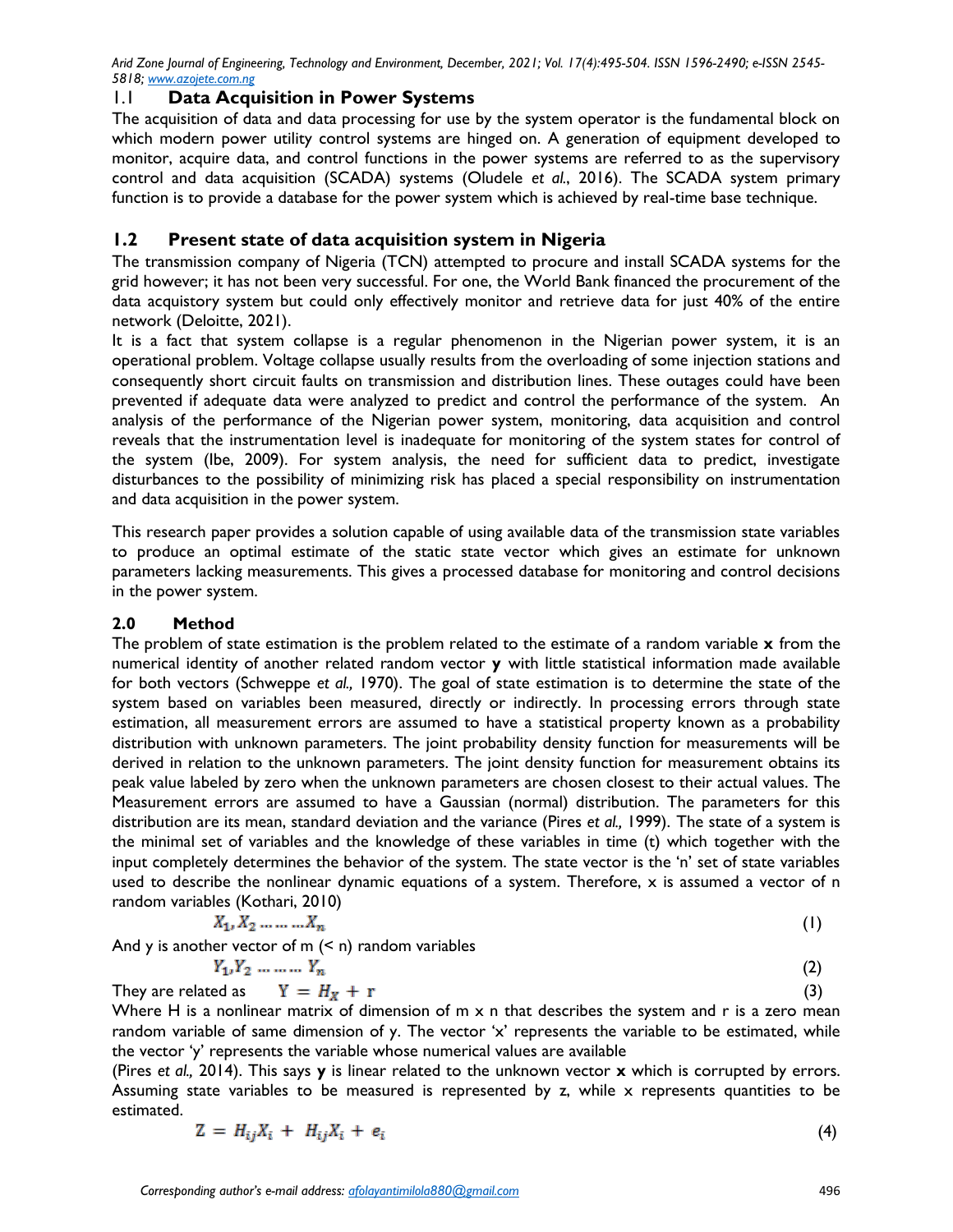Where, e represents errors between actual measurements z and the true values  $Z_{true}$ . Assuming we have a system with two actual measurement data the matrix of equation (4)

$$
Z_1 = h_{11}X_1 + h_{12}X_2 + e_1 = Z_1, \text{ true } + e_1 \tag{5}
$$

$$
Z_2 = h_{21}X_1 + h_{22}X_2 + e_2 = Z_2, \text{ true } + e_2 \tag{6}
$$

This could also be written as  $\left[e = Z - Z_{true} = Z - Hx\right]$  (7)

This says the errors between actual measurement Z and the true values  $Z_{true}$  that is approximately  $H_x$  of the measured quantity. It is also important to realize that the system variable  $X$  cannot be accurate therefore, determination of an estimate can be assumed given by the state $\hat{X}$ .

$$
\begin{bmatrix} e_1 \\ e_2 \end{bmatrix} = \begin{bmatrix} z_1 \\ z_2 \end{bmatrix} \begin{bmatrix} h_{11} & h_{12} \\ h_{21} & h_{22} \end{bmatrix} \begin{bmatrix} \hat{x}_1 \\ \hat{x}_2 \end{bmatrix}
$$
 (8)

It is also of importance to decide on the criteria required to determine the estimates of the states of  $\hat{x}_1$ and  $\hat{x}_2$  from which

$$
\hat{e} = [\hat{e}_1 \hat{e}_2]^\top
$$
\n
$$
Z = [\hat{z}_1 \hat{z}_2]
$$
\n(9)\n(10)

To ensure that measurements from instruments of known greater accuracy are treated with more emphasis because of their more accurate measurements, each term in the sum of squares is multiplied by an appropriate weighing factor (W) to give the objective function. This brings about the idea of the weighted least square method used for estimation.

As assumed in the equations above considering a system, of four measured quantities the weighted expression will be.

$$
F = \sum_{j=1}^{4} W_j e_j^2 = W_1 e_1^2 + W_2 e_2^2 + W_3 e_3^2 + W_4 e_4^2
$$
 (11)

We select the best estimates of the state variables as those values  $\widehat{x}_1$  and  $\widehat{x}_2$  .... $\widehat{x}_n$  Which causes the objective function F to take its minimum value this means the estimate of values of  $X_1$  and  $X_{2...}$ ,  $X_{n}$ . Which satisfies some set of criteria equations as described in this work. Therefore, for n number of measurement quantities within a power system will be analyzed as,

$$
F(x) = \sum_{j=1}^{n} w_j e_j^2 = W_j e_j^2 \tag{12}
$$

The nonlinear weighted least algorithm applies the technique of minimizing the square of errors in the measurement data.

$$
minimize |e|^2 = \sum_{i=1}^{m} \frac{1}{\sigma^2} [z_i - h_i(x)]^2
$$
\n(13)

Where  $z_i$  is the ith term of the measurement, e is the error,  $\sigma^2$  is the variance. H(x) represents the nonlinear relationship with the measurement  $z_i$  and the system state. From equation (1)

$$
H^T R^{-1} [Z - h(X)] = 0 \tag{14}
$$

Where  $H_x$ the jacobian of h (x) and R is is the covariance matrix, which is the inverse of the system weight. The equation is solved iteratively to obtain estimate of the state vector.

$$
[H_X^T (X^K)R^{-1}H_X(X^K)][X^{K+1} - X^K]
$$
\n(15)

$$
= H_X^T(X^K)R^{-1}[Z - h(x^K)] \tag{16}
$$

**1.** The solution of the iterative process is the set of states  $x^{k+1}$  that minimize function  $F(X)$ .

#### **2.1 Structure of the measurement H matrix**

The estimator Jacobian matrix H is not a square matrix it has a  $(2N - 1)$  where network equals N. while the number of roles in H equals the number of measurement. An assumption made by this work as it relates to the formation of this matrix is that in practical power system network, under steady- state analysis it is assumed that real power flow is less tactful to voltage magnitudes and are much more sensitive to voltage phase angles, while the reactive power flow counterpart is much less tactful to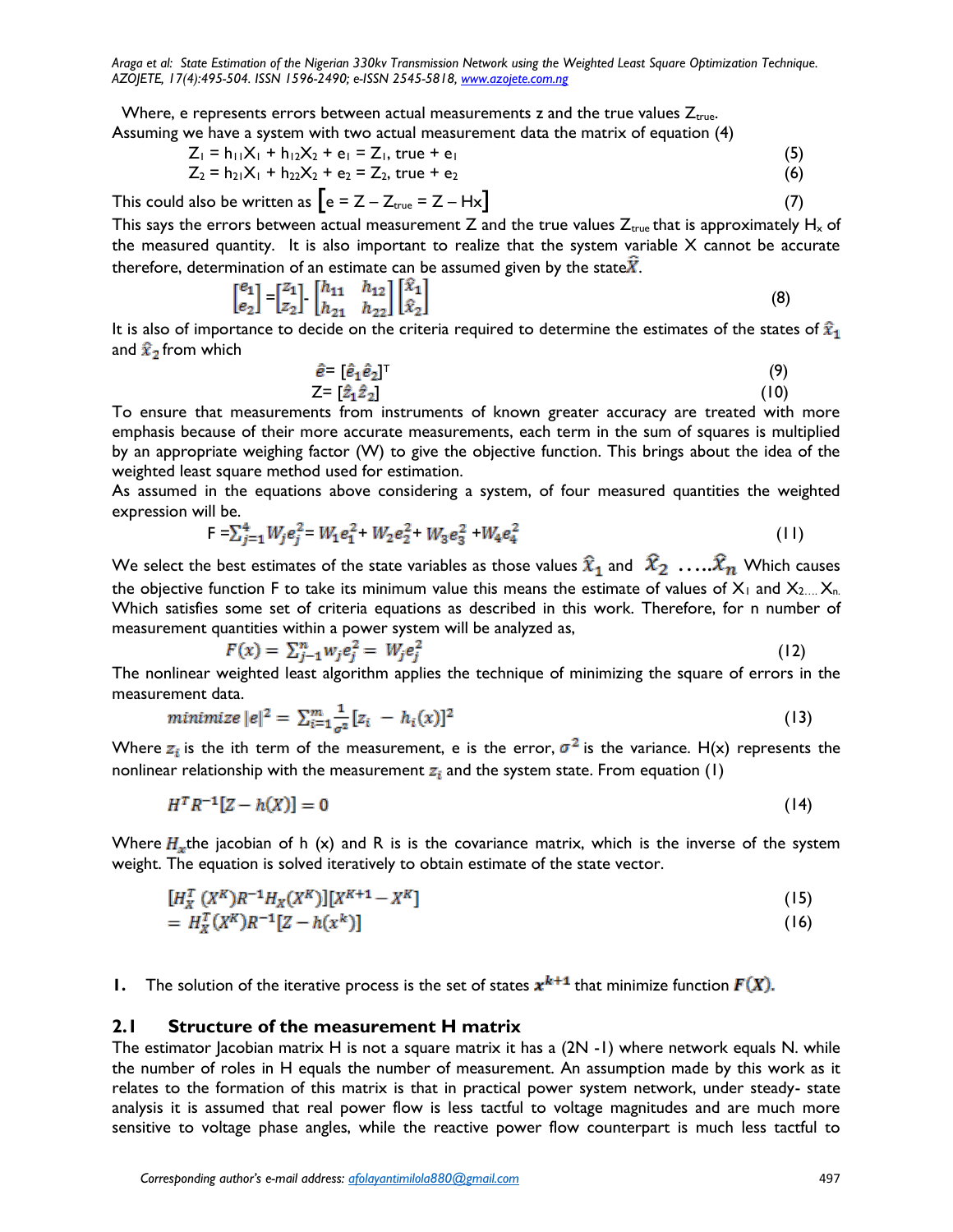voltage phase angles and are very sensitive to voltage magnitudes. This is done to bring a bit of simplicity to the estimation. The H matrix becomes,

|       | $\frac{d v_1 }{dt}$      | $\frac{d v_1 }{dt}$      | $d v_1 $              | $d v_1 $                             |   |   |                | $d v_1 $                     |
|-------|--------------------------|--------------------------|-----------------------|--------------------------------------|---|---|----------------|------------------------------|
|       | $d\partial_2$            | $d\theta_3$              | $d v_1 $              | $d v_2 $                             | ٠ |   | ٠              | $d v_n$                      |
|       | $d v_2 $                 | $d v_2 $                 | $d v_2 $              | $d v_2 $                             |   |   |                | $d v_2 $                     |
|       |                          |                          |                       |                                      | ٠ | ٠ | ٠              |                              |
|       | $d\partial_2$            | $d\theta_3$              | $d v_1 $              | $d v_2 $                             |   |   |                | $d v_n$                      |
|       | <u>dpij</u>              | <u>dpij</u>              | <u>dpij</u>           | $\frac{d \mathfrak{p} i j}{d  v_2 }$ | ٠ | ٠ | ٠              | $\frac{dpij}{d v_n}$         |
|       |                          | $d\partial_3$            | $d v_1 $              |                                      |   |   |                |                              |
|       | də <sub>2</sub><br>dpij  | <u>dpij</u>              | <u>dpij</u>           |                                      |   |   |                | dpij                         |
|       | dθ <sub>i</sub>          | dð <sub>j</sub>          | $d \lvert v_i \rvert$ | $\frac{dpij}{d v_j }$                | ٠ | ٠ | ٠              | $d v_{jn} )$                 |
|       | dqij                     | dqij                     | dqij                  | dqij                                 |   |   |                | dqij                         |
|       | dƏ <sub>2</sub>          | dð <sub>3</sub>          | $d v_1 $              | $d v_2 $                             | ٠ | ٠ | ٠              | $d v_n$                      |
| $H -$ | dqij                     | dqij                     | <u>dqij</u>           |                                      |   |   |                | dqij                         |
|       | $d\partial_i$            | dð <sub>j</sub>          | $d \lvert v_i \rvert$ | $\frac{d q i j}{d  v_j }$            | ٠ | ٠ | ٠              | $d\overline{ v_{jn} })$      |
|       |                          |                          |                       |                                      |   |   |                |                              |
|       | $dP_1$                   | $dP_1$                   | $dP_1$                | $dP_1$                               | ٠ | ٠ | ٠              | $\frac{dP_1}{d v_n }$        |
|       | də <sub>2</sub>          | də <sub>3</sub>          | $d v_1 $              | $d v_2 $                             |   |   |                |                              |
|       | <u>d P2</u>              | $dP_2$                   | $dP_2$                | $dP_2$                               |   |   |                |                              |
|       | də <sub>2</sub>          | də <sub>3</sub>          | $d v_1 $              | $d v_2 $                             | ٠ | ٠ | $\blacksquare$ | $\frac{dP_2}{d v_n }$        |
|       | $dQ_1$                   |                          | $dQ_1$                | $dQ_1$                               |   |   |                |                              |
|       | də <sub>2</sub>          | $rac{dQ_1}{d\partial_3}$ | $d v_1 $              | $d v_2 $                             | ٠ | ٠ | ٠              | $\frac{d\,Q_1}{d\, v_n }$    |
|       |                          | <u>dQ2</u>               | $dQ_2$                | $dQ_2$                               |   |   |                |                              |
|       | $\frac{dQ_2}{d\theta_2}$ | d∂ <sub>3</sub>          | $d v_1 $              | $d v_2 $                             | ٠ | ٠ | ٠              | $\frac{d\ddot{q_2}}{d v_n }$ |

### **2.2 State vector Observability criterion.**

Observability criterion objective in state estimation is to determine the network Observability, identify the observable island if network is unobservable (Fetzer, 1975). Also, identify branches within the bus where pseudo measurements are necessary to make the system observable. Since the state estimation employs more measurements than the minimum number necessary to define the system, the Observability criterion is employed to determine measurements that improve Observability. Since the measurement Z in a power system are related to the state  $\hat{x}$  in a nonlinear way and linearized as in equation 16. A system is said to be completely observable, if and only if the knowledge of the state variable in some finite time after  $t_0$ , the knowledge of the state variable description of the system, can be determined by observing the measurement vector Z. A refers [17]

$$
Q = [HT ATHT, (AT)2HT........(AT)N-1HT]
$$
\n(18)

The system is said to be completely observable if the rank of H is equal to the number of variables. **2.3 Error indices**

In order to quantify errors within the estimation framework, the maximum error index is applied. Maximum error estimation is the margin of error; it is a measure of the closeness of the estimate to the true value of the state parameter. This bound on error of estimate is usually at a chosen confidence level or interval. The Figure 1 shows the step by step process of the estimator.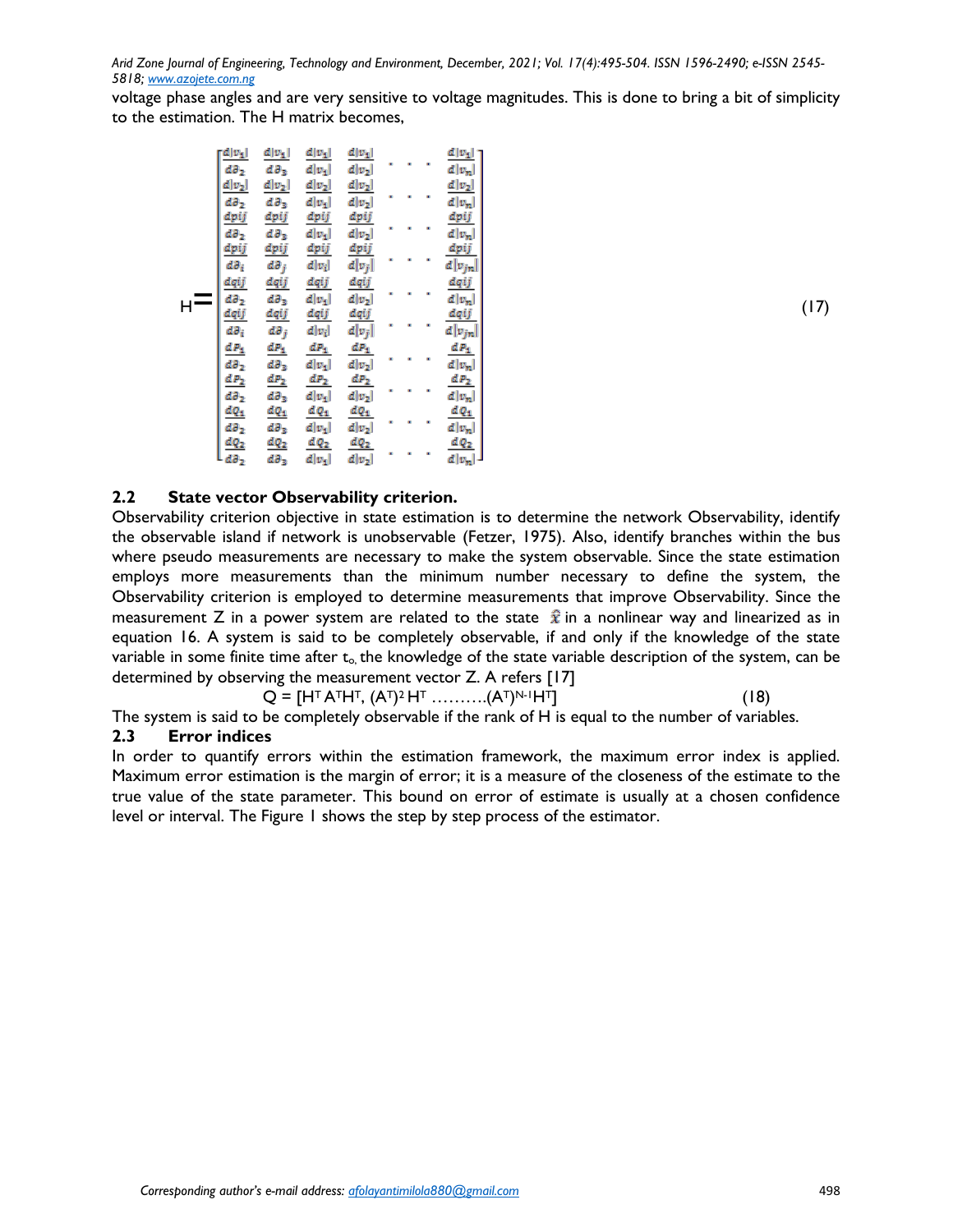

**Figure 1:** Flow chart of the Weighted Least Square optimization technique

### **3. Results and Discussion**

### **3.1 Results**

This section consists of simulation results based on the software implementation of the weighted least algorithm on the IEEE test bus 14 and the Nigerian 56 buses network. Table 1 shows the voltage magnitudes and voltage phase values which represents the state estimate results for the IEEE 14 bus network. The data used for the IEEE 14 bus analysis is available in (IEEE 14-Bus System(ICSEG), 2021).

| <b>BUS</b> | <b>VOLTAGE</b> | <b>PHASE</b> | <b>BUS</b> | <b>VOLTAGE MAG</b> | <b>PHASE</b> |  |  |
|------------|----------------|--------------|------------|--------------------|--------------|--|--|
|            | <b>MAG</b>     | <b>ANGLE</b> |            |                    | <b>ANGLE</b> |  |  |
|            | 1.0600         | 0.0000       | 8          | 1.0900             | $-13.3700$   |  |  |
| 2          | 1.0450         | $-4.9800$    | 9          | 1.0561             | $-14.9500$   |  |  |
| 3          | 1.0100         | $-12.7200$   | 10         | 1.0511             | $-15.1000$   |  |  |
| 4          | 1.0186         | $-10.3200$   |            | 1.0569             | $-14.8000$   |  |  |
| 5          | 1.0203         | $-8.7800$    | 12         | 1.0550             | $-15.0800$   |  |  |
| 6          | 1.0698         | $-14.2200$   | 13         | 1.0502             | $-15.1600$   |  |  |
|            | 1.0619         | $-13.3700$   | ا 4        | 1.0356             | $-16.0400$   |  |  |
|            |                |              |            |                    |              |  |  |

Table 1: State estimate result for IEEE 14 bus network in per unit.

In Figure 2, it is shown that each estimated point matches the original base data of the IEEE 14 bus system. This confirms the accuracy of the algorithm in tracking true values of the considered measurement points for estimation as in this case 35 measurement points.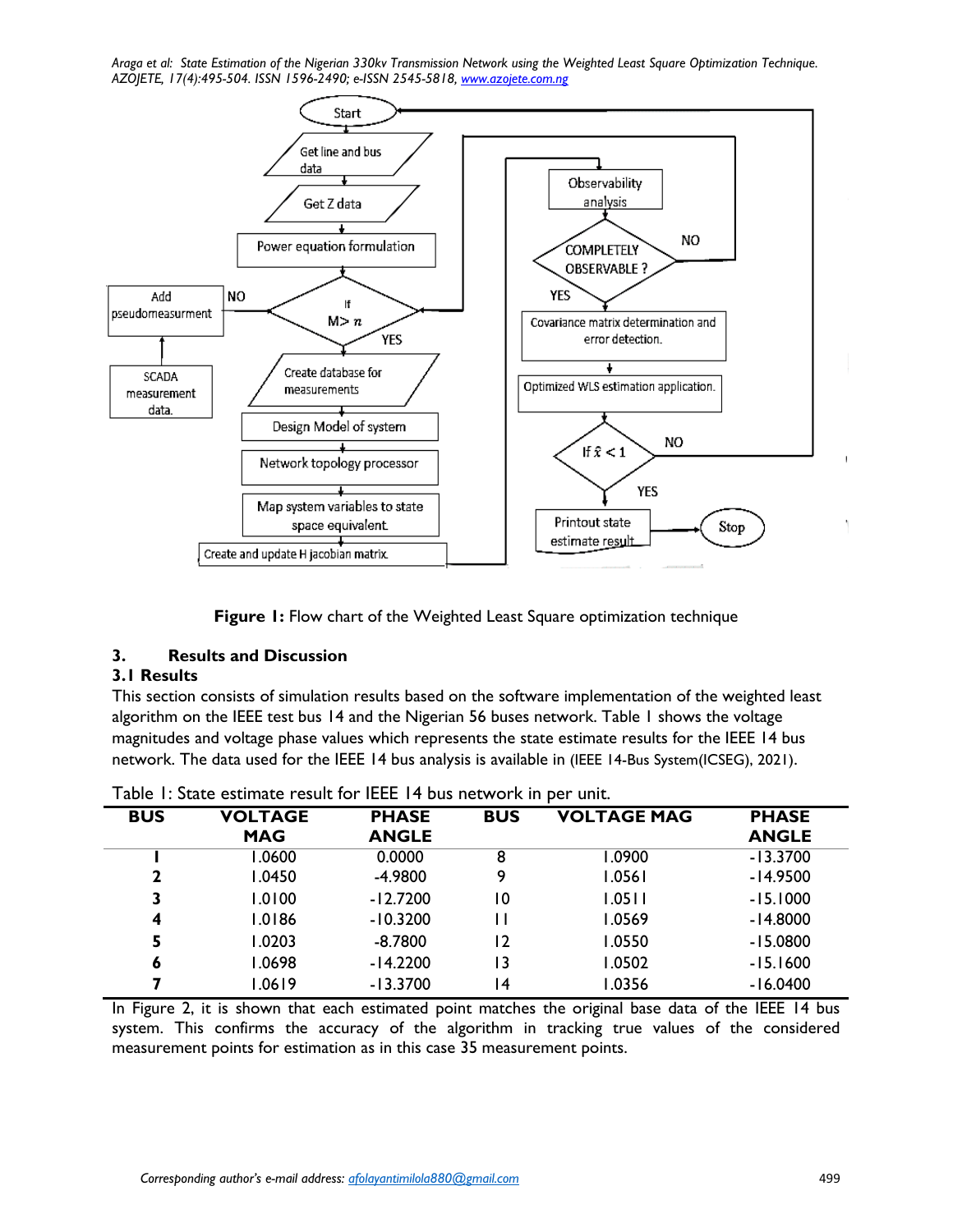*Arid Zone Journal of Engineering, Technology and Environment, December, 2021; Vol. 17(4):495-504. ISSN 1596-2490; e-ISSN 2545- 5818; www.azojete.com.ng*



**Figure 2:** State estimate result comparison against IEEE 14 bus network true data.

While in Figure 3, which shows the voltage angle comparison between the state estimate values and the true value of the voltage phase angle of the IEEE 14 network. It can be seen that the estimator is able to match each of the true values of the network which depicts the accuracy of the estimation process.



**Figure 4:** voltage magnititude comparison estimated value and true value.

In the graph in Figure 4 which shows the voltage magnitude state variable comparison, it is seen that estimated points match alongside the true state values of the network. This is however expected as this test system measurement points are considered to be true.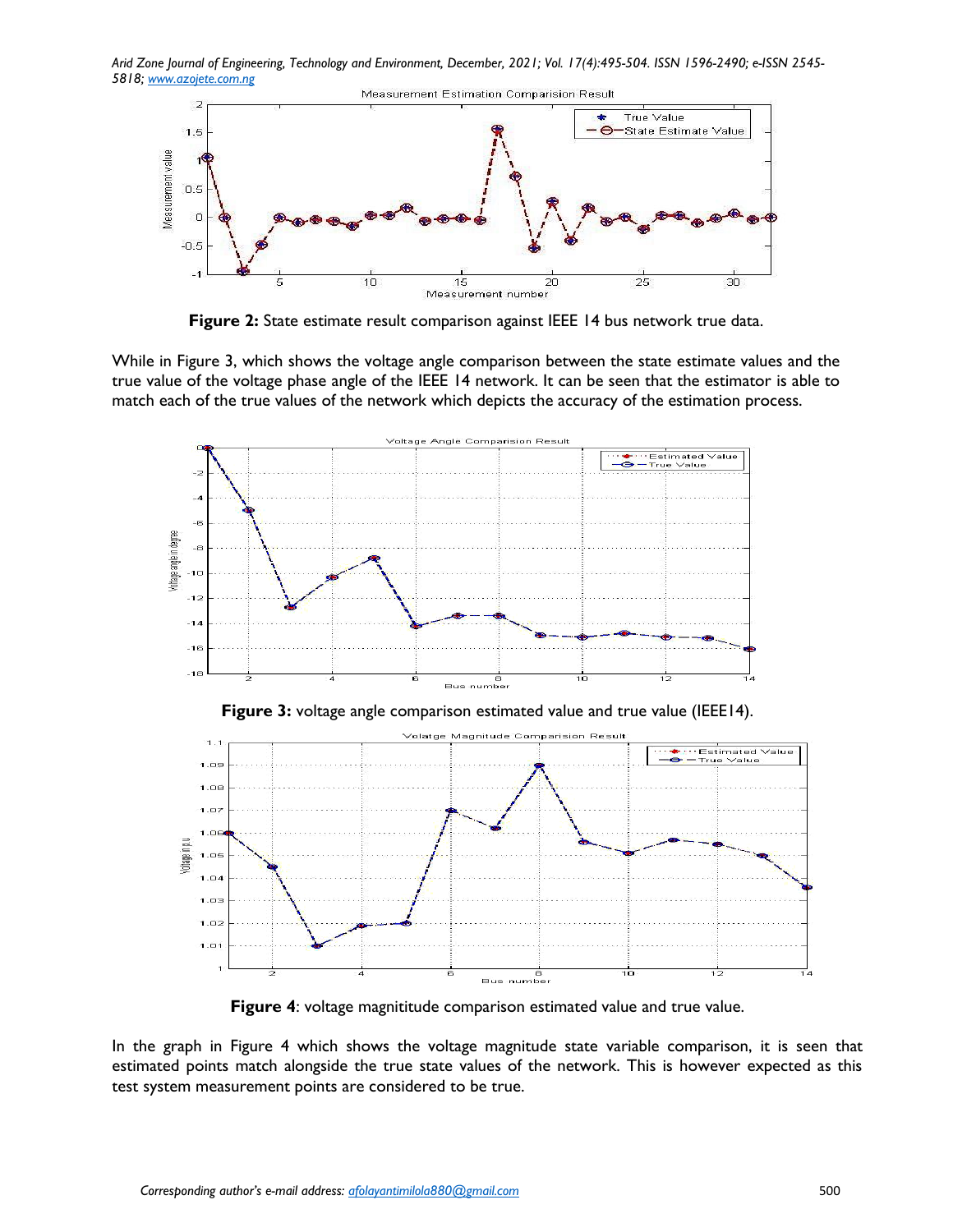The table 2 shows very small error margin between the true values and the estimated points on IEEE 14 buses which further proves the accuracy of the estimation algorithm to obtain a good estimate of the system state. We obtain values of error as low as 0.0004 and mean error values of 0.0001.

| S\N | <b>Errors</b>                                    | Error index           |
|-----|--------------------------------------------------|-----------------------|
|     | Max voltage magnitudes estimation error(MVMEE)   | $4.13 \times 10^{-4}$ |
|     | Max phase angle estimation error(MPAEE)          | $6.76 \times 10^{-2}$ |
|     | Mean voltage magnitudes estimation error (MVMEE) | $1.46 \times 10^{-4}$ |
|     | Mean phase angle estimation error(MPAEE)         | $7.86 \times 10^{-2}$ |

**Table 2:** Error indices for IEEE 14 buses state estimate.

The table 3 shows the state estimation result of the Nigerian 56 bus transmission network.

| Bus number      | Voltage magnitude | Phase angle | Bus number      | Voltage magnitude | Phase angle |
|-----------------|-------------------|-------------|-----------------|-------------------|-------------|
|                 | 0.9127            | $-0.61$     | $\overline{29}$ | 1.0837            | 5.29        |
| 2               | 1.0549            | 2.48        | 30              | 0.8967            | $-29.01$    |
| 3               | 0.912             | $-1.54$     | 31              | 1.2862            | 6.44        |
| 4               | 0.4527            | 137.33      | 32              | 0.9362            | $-46.8$     |
| 5               | 1.0645            | 5.58        | 33              | 1.0178            | $-14.88$    |
| 6<br>7          | 1.0274            | 0.27        | 34              | 1.0067            | $-15.35$    |
|                 | 1.0717            | 2.62        | 35              | 1.0819            | 1.92        |
| 8               | 1.065             | 5.06        | 36              | 1.1021            | $-27.78$    |
| 9               | 1.0945            | 1.23        | 37              | 1.1438            | $-25.11$    |
| $\overline{10}$ | 0.5144            | 155.36      | 38              | 1.3203            | $-15.89$    |
| $\mathbf{H}$    | 1.0614            | $-0.44$     | 39              | 1.1335            | 4.55        |
| 12              | 0.9138            | $-0.44$     | 40              | 1.2817            | $-1.71$     |
| 13              | 1.0499            | $-4.00$     | 41              | 1.0805            | 4.99        |
| 4               | 0.8926            | $-10.33$    | 42              | 1.0444            | $-3.99$     |
| 15              | 1.0989            | 8.73        | 43              | 1.0318            | $-4.08$     |
| 16              | 2.0916            | 37.64       | 44              | I.1078            | $-3.81$     |
| 17              | 1.0271            | $-1.15$     | 45              | <b>I.1065</b>     | $-4.18$     |
| 18              | 1.1761            | 7.51        | 46              | 1.5544            | 2.06        |
| 9               | 1.0444            | $-2.27$     | 47              | 1.1383            | 3.17        |
| 20              | 1.0896            | 5.67        | 48              | 1.0659            | 1.98        |
| 21              | 1.1298            | $-1.47$     | 49              | 1.0894            | 7.22        |
| 22              | 1.1086            | $-3.78$     | 50              | 1.0803            | 4.97        |
| 23              | 1.0811            | 6.74        | 51              | 1.0643            | $-2.49$     |
| 24              | 1.0617            | 5.54        | 52              | 0.7559            | $-10$       |
| 25              | 1.0569            | 7.56        | 53              | 0.8073            | $-14.16$    |
| 26              | 1.0109            | 3.7         | 54              | 1.0947            | $-1.27$     |
| 27              | 0.8103            | 39          | 55              | 1.1136            | 4.55        |
| 28              | 0.8831            | 3.29        | 56              | 1.1414            | 0.25        |

**Table 3:** State estimate result for the Nigerian 56 bus network.

The table 4, shows the error indices for the error margin between the estimated state and the raw measurement values of the network. The MVMEE giving large error margins of 1.1427 and MPAEE error margin of 10.19. For the mean index we obtain a large margin of error between the state estimate and the raw measurement point of 23.52. This indicates that raw measurements carry errors large enough to give a misinterpretation of the system being considered.

**Table 4:** Error index of the Nigerian 56 buses

| S\N | Error                                           | Error index |
|-----|-------------------------------------------------|-------------|
|     | Max voltage magnitude estimation error (MVMEE)  | 1.1427      |
|     | Max phase angle estimation error (MPAEE)        | 10.19       |
|     | Mean voltage magnitude estimation error (MVMEE) | 0.1607      |
| 4   | Mean phase angle estimation error (MPAEE)       | 23.5151     |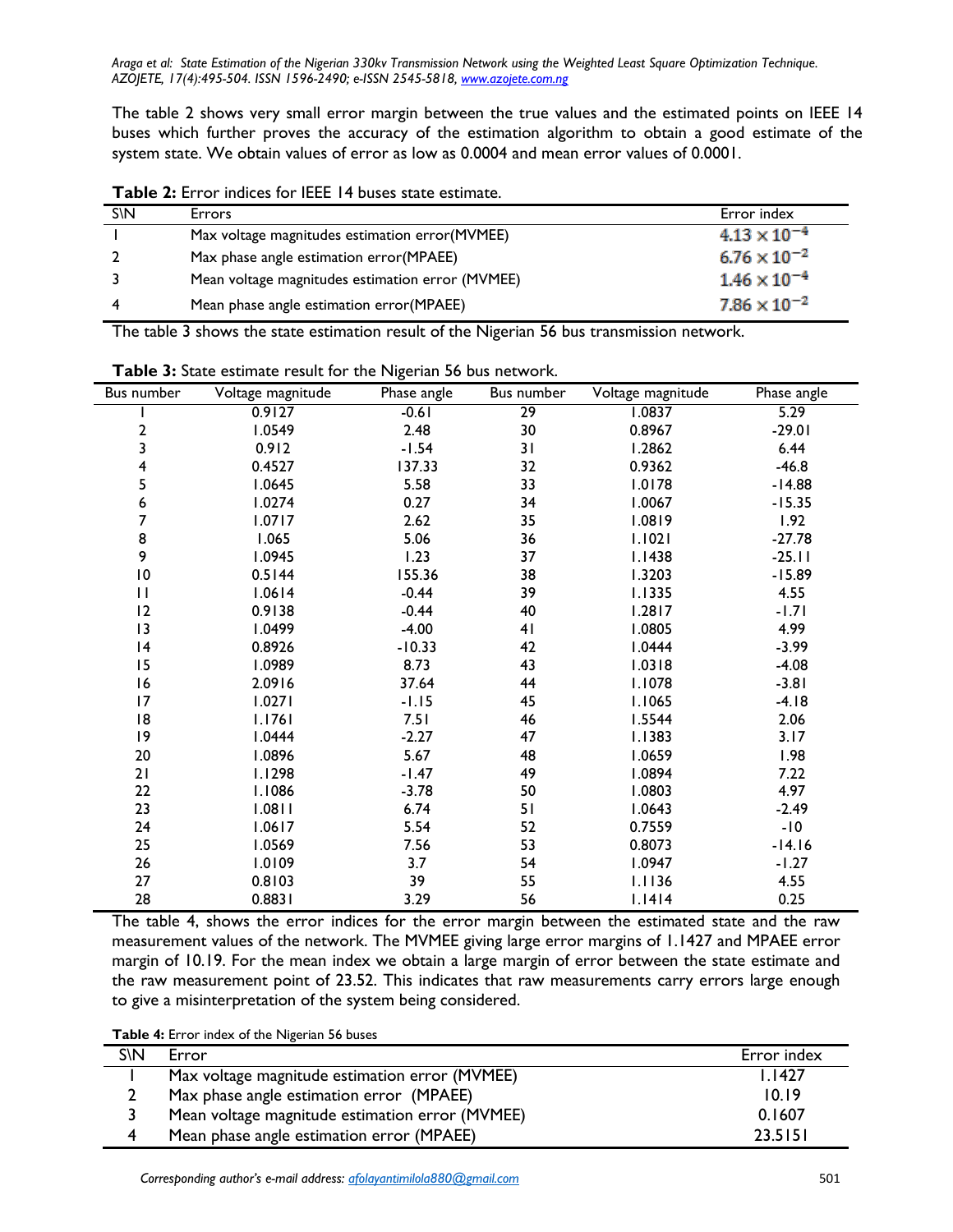In figure 5, we obtain the comparison of the voltage angle estimated point result and the raw measurement points. It can be seen that there is a large mismatch margin between the estimation results and the raw measurements. This error in measurements arise due to telemetry noise, instrument calibration, digital to analog conversion and human induced factors.



Figure 5: Voltage angle comparison estimated points and erroneous data points.

In figure 6, which shows the voltage magnitude state estimate comparison with the raw measurement we see that at bus 1 we obtain a state estimate voltage magnitude value of 0.9pu whereas the raw measurement says voltage on bus 1 is 0. This shows that without applying the process of state estimation a misinterpretation of the system state will be obtained.



Figure 6: Voltage magnitude comparison estimated values and raw system measurement.



Figure 7: State estimation result comparison with raw erroneous system data for the Nigerian In the figure 7, the entire measurement data base for the Nigerian system was analyzed in comparison with the state estimate result. For the Nigerian system 400 measurement points where considered for analysis. The graph shows that raw measurement values do not give a true representation of the state of the system.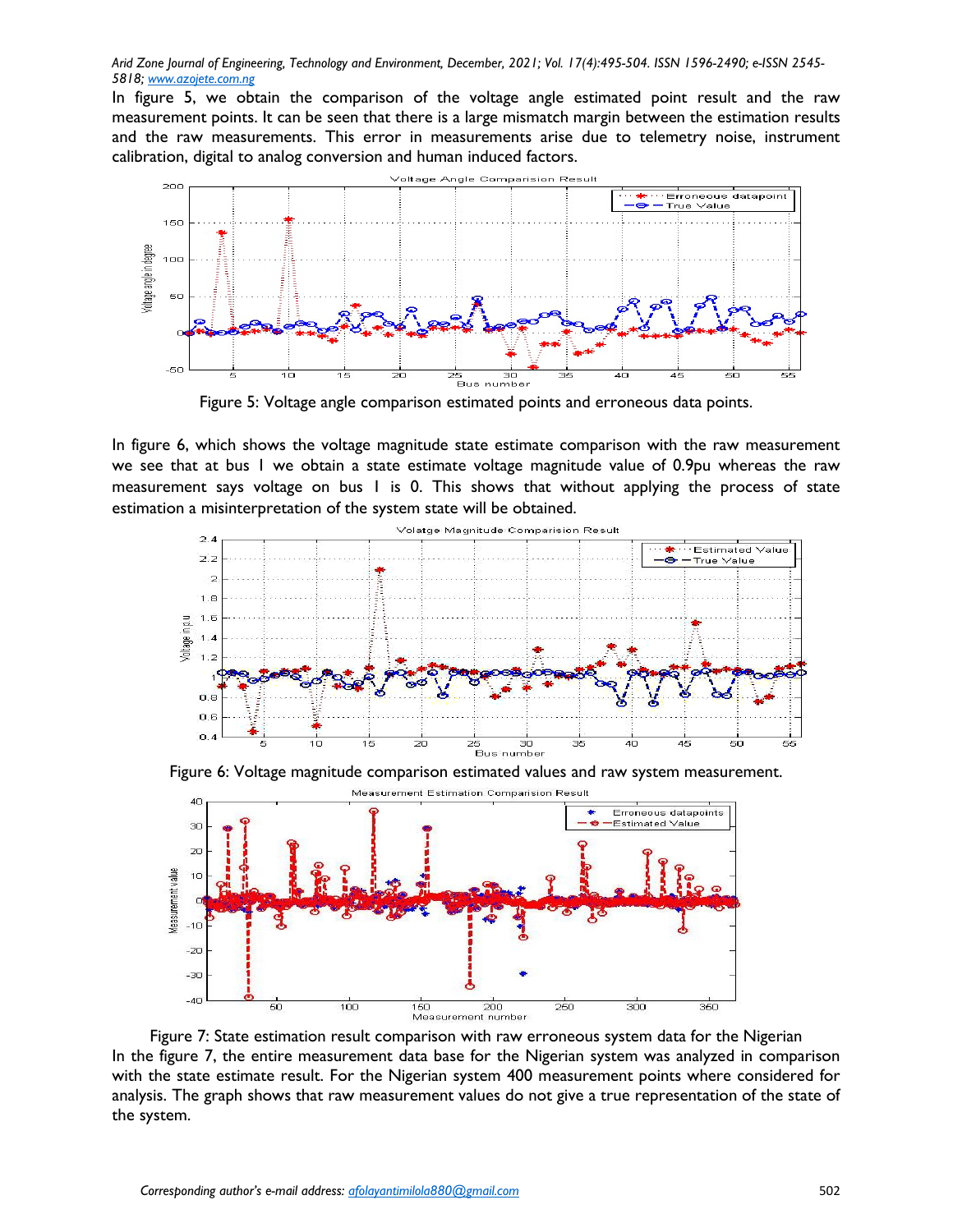# **3.2 Discussion**

The estimation process was conducted using the WLS optimized technique shown in Figure 2 and the estimation result was generated as shown in the table 1. Table 1 shows, the estimated voltage and phase angles on each of the buses which signifies the system static state estimate. This indicates the accuracy of the estimation process on this test bus system. Figures 3 and figure 4 show the estimate result of each state (voltage magnititude and phase angle) which confirms the accuracy of the state estimator to estimate the true state of the system.The error indices in table 2 reveals a maximum phase angle estimation error of  $6.7613 \times 10^{-4}$  which further indicates the error reduction effect of the estimator in processing the voltage phase angle. The maximum voltage magnititude estimation error of  $4.13 \times 10^{-4}$  proves that estimation error is at a minimum rate on the state.

In the analysis of the Nigerian 56 bus system, using data obtained from the TCN complete observability could not be achieved. However, in this paper the load flow analysis of the network based on original raw data was carried out the results obtained gave reactive and real power flow on each bus which was then used to further inform the state estimation algorithm.

Pseudomeasurements was used in place of injection power at buses where real and reactive power was zero. This forced the unobservable islands to become completely observable therefore the entire system observable. The additional datapoints made avaliable from the coventional load flow was added to bring in the factor of a bit of integrity into the erroneous raw data. The raw measurements, power flow results and pesudo measurments created a large database of raw measurment data of the Nigerian network. This Database was applied as input to the WLS optimized technique and the state estimate result was obtained as shown in table 3.

Figure 5 shows the comparison of the original erroneous data and the estimated datapoints with respect to the voltage angle. As shown in Figure 6 and Figure 7 there is a large deviation caused by the error in original measurement data. This proves the raw measurement data should not be used directly for power system decisions.

In Table 4, the error index shows a large error in the raw original data in comparison to the estimated datapoint. The max voltage error in comparison with the raw data in table 4 error index shows an error index of 1.14 and max angle estimation of 10.14 . This shows a massive margin of error between the estimated data point and the original raw data point. Table 4 also shows the mean voltage error of 0.1607 and mean angle estimation error of 23.5151. These mean values show another massive error difference embedded in the original data and estimated data points. In obtaining the maximum angle estimation error the algorithm is bounded within a limit so as to ensure the error indices doesn't enter the region of infinity. This mismatch values indicate that the original meaurement data for network do not represent the true state of the system.

# **4. Conclusion**

In this paper, raw measurement data obtained from the transmission company of Nigeria was processed using weighted least square state estimation technique to obtain the true state of the system. The results show that there are errors embedded in conventional SCADA and general data obtained from power system measurement instruments. These errors may arise due to data acquistory process, telemetry noise, instrumentation calibration, weather interference, D/A conversion etc. If power system analysis is carried out without engaging the SE algorithm as proposed in this work, it will yield results that do not reflect the behavior of the system. When decisions within the power system are implemented based on these data, which do not reflect the true system behavior, the power system could be plunged into devastating outcomes.

The complete Observability status for the Nigerian 330KV transmission system was also achieved using available SCADA measurements, employed pseudo-measurements and conventional power flow results of each bus. Using this database, the Nigerian system achieved the status of complete Observability through which the state estimate of its state vectors is realized.